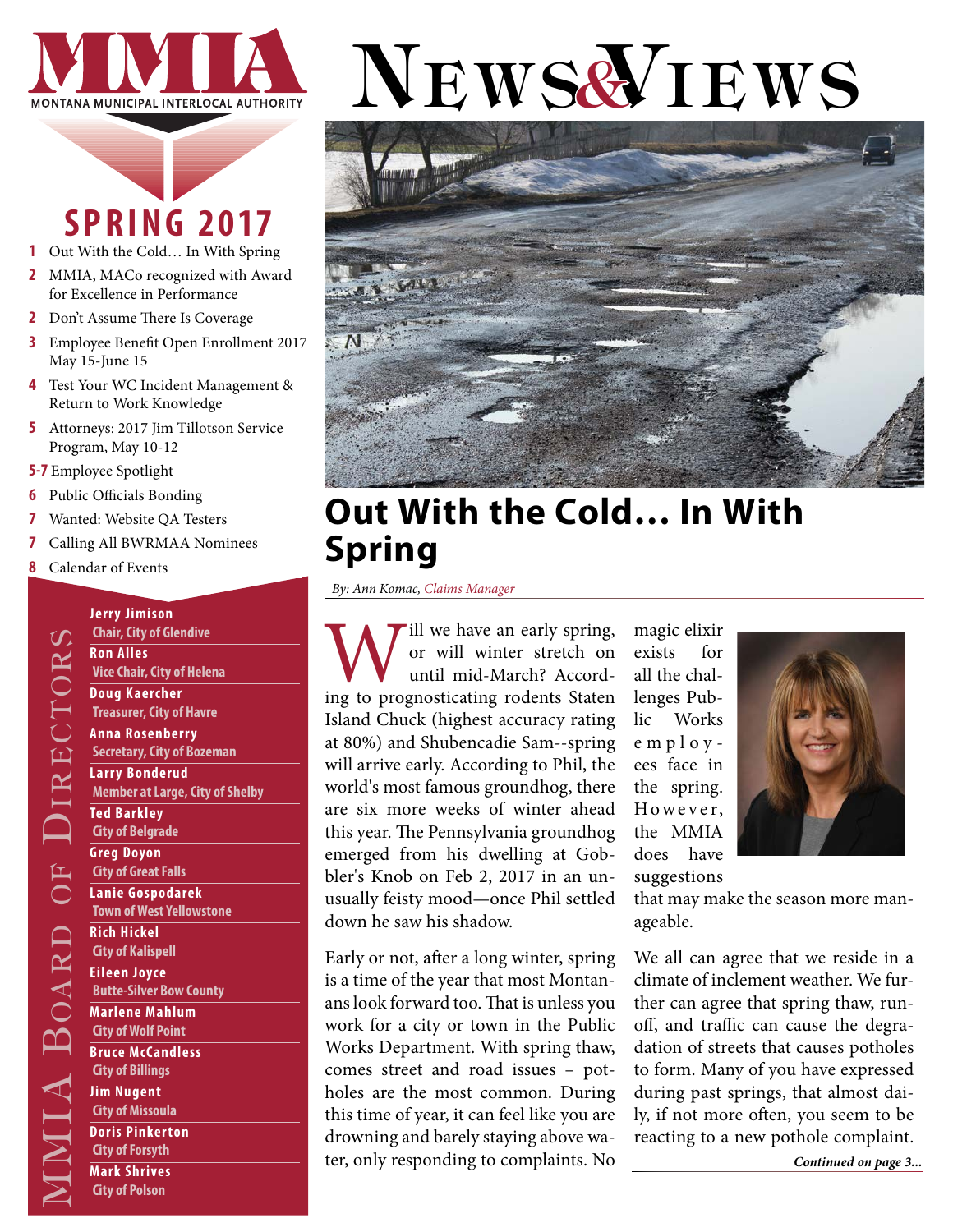### <span id="page-1-0"></span>**MMIA, MACo recognized with Award for Excellence in Performance**

*By: Alan W. Hulse, CEO*

decade of successful collaboration between the Montana Municipal Interlocal Authority (MMIA) and the Montana Counties Association (MACo) is earning risk pools in both organizations the Award for Ex-Montana Municipal Interlocal Authority (MMIA) and the Montana Counties Association (MACo) is cellence in Performance.

MACo and MMIA have partnered with the State of Montana to fund a Risk Management Trainer position at the Montana Law Enforcement Academy (MLEA) since 2006.

Through this project, risk management is built into basic courses and advanced training opportunities at MLEA for entry-level, mid-level,

*The AGRiP Board of Directors is acknowledging the Montana pools for their significant and innovative efforts*

management, and administrative staff at law enforcement and public safety agencies around the state of Montana. It gives participants a base of understanding about the importance of minimizing risk in day-to-day operations.

This partnership between MMIA and MACo risk pools and the State of Montana is a compelling story of creativ-

### **Don't Assume There Is Coverage**

"Improvements and betterments" typically are defined as fixtures, alterations, additions, or installations made a permanent part of a building by and at the expense of the tenant, which may not legally be removed. Once the tenant vacates the property, those improvements and betterments become property owned by the owner of the building. Clearly, this should be fully outlined in the rental agreement. For example, a tenant rents a building and furnishes the area with carpet, wallpaper, new light fixtures, and bath fixtures. These fixtures, alterations, and additions are considered improvements and betterments to the building. These improvements should be insured, but by whom?

If you are a part of the MMIA Property Program, and are renting out the building to another party, the building and any property associated to that building actually owned by you needs to be listed on your property schedule. The tenant should be responsible for obtaining their own coverage for the Improvements and Betterments. Those improvements are not owned by the member but instead by your tenant.

ity to manage and  $\sim$ ūц mitigate a very challenging risk area. The AGRiP Board of Directors is acknowledging the Montana pools for their significant and innovative efforts, which provide a model initiative of demonstrable success that could be



considered for implementation by other pools around the country.

MMIA and MACo received the Award for Excellence in Performance at AGRiP's 2017 Governance & Leadership Conference. And, their award-winning effort will be one of several unique law enforcement risk management programs discussed in a conference presentation at the event. **■**

In the event of a claim, MMIA will provide coverage for the member's property, but not the property of their tenant unless you have agreed to cover your tenant's property in your lease agreement. Most lease/rental agreements place the burden of insuring the improvements and betterments on the tenant. You may have a tenant that has assumed you are covering their property in the event of a claim, leaving them without any coverage for their damages.

On the other hand, we do have members that lease buildings from other parties. The same holds true in that the owner of the building should be providing the property coverage for that building, and if you as a tenant have installed any improvement and betterments, then you should be responsible for the coverage for those items. You should not assume that the building owner is covering your property.

If you have any questions, please contact the MMIA at [1-800-635-3089](tel:1-800-635-3089) **■**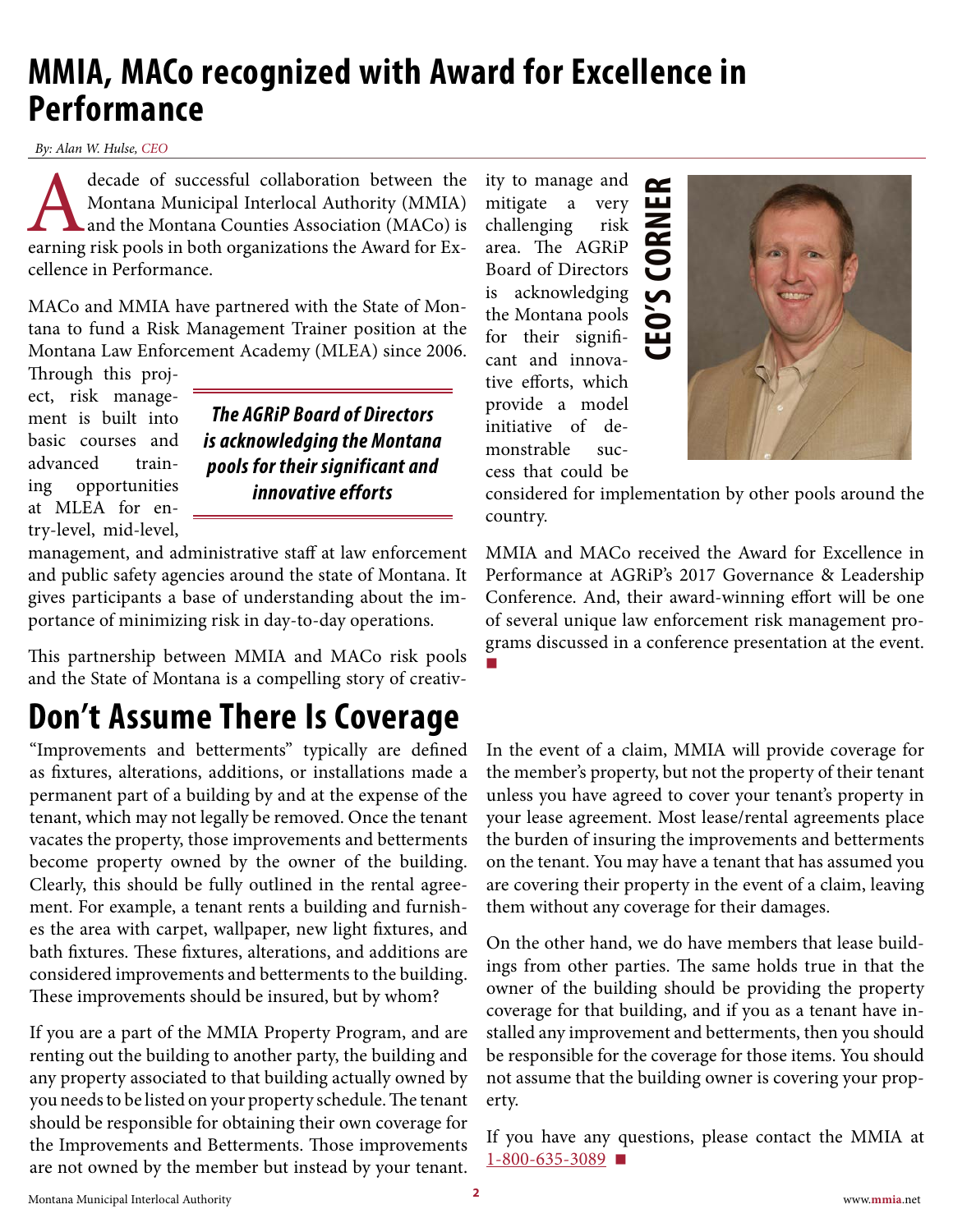### <span id="page-2-0"></span>**Employee Benefit Open Enrollment 2017 May 15-June 15**

pen enrollment is just around the corner. This is employees' one chance each year to make changes to their benefits without a qualifying event.

MMIA will mail information home to all plan participants. Be sure to get us all employees' most current addresses.

Participants may also visit the Employee Benefits page at [www.mmia.net](http://www.mmia.net) starting in April for full Open Enrollment details including:

- summaries for each medical, dental, and vision plan,
- available resources,
- information on the wellness program,
- and required notices.

The Employee Benefits department is always here to answer any additional questions you may have, but we hope you find the website helpful as you navigate this process. **■**

#### **Out with the cold...(cont'd)**

The number of complaints seems to be relentless with new potholes developing faster than you can respond. One of the best ways to maintain street integrity, quicker rid oneself of potholes, and minimize pothole claims and complaints, is to implement a proactive inspection and maintenance program.

In some ways, streets are no different than a sewer line. Just like streets, there are literally miles and miles of sewer lines that are cleaned, maintained, and replaced or repaired by your sewer department. If sewer lines are not maintained, then we can anticipate that an obstruction might occur, which could result in potentially expensive sewer backup claims. No one welcomes a sewer backup into their home or business. Nor do motorists want their vehicles damaged by a pothole.

The Montana Supreme Court in Floyd v. City of Butte opined regarding sewer maintenance that "this duty involves the exercise of a reasonable degree of watchfulness in ascertaining their condition." It's not a stretch that your street department has the same or similar duty of "watchfulness."

So how do you implement and manage a proactive inspection and maintenance program? Pothole inspection/



#### **Qualifying Events – 31 Days**

Remember, participants must report any plan changes for a qualifying event such as a birth or a marriage to their city representative within 31 days of the event. The City/Town should report those changes to the MMIA as quickly as possible in order to processes things smoothly for the participant.

maintenance programs can range from inspecting and maintaining high traffic areas first and then branching out to the residential less commuted areas, to creating zones for inspection and pothole repair. Some members require their inspectors to carry enough patch fill to repair minor potholes that are discovered at inspection. The inspector and or supervisor would dispatch a separate crew for the more severe pothole repairs. A minor pothole temporarily filled at the time of inspection may result in more effective time and cost management, and fewer complaints.

The other important component of this type of program is keeping records of your efforts. When the MMIA receives a claim from someone in your community, you will be contacted by an adjuster who will ask for any records that you have regarding inspection and/or repairs to the area alleged to have caused the damage. If a member can show reasonable efforts were made to identify and repair, there is a strong chance the MMIA will be able to show the member was not negligent.

Let's face it – potholes are going to happen. Even the best well thought out inspection and maintenance program will not prevent them. However, maybe such a program can reduce the number of complaints and keep your head above water in the spring. **■**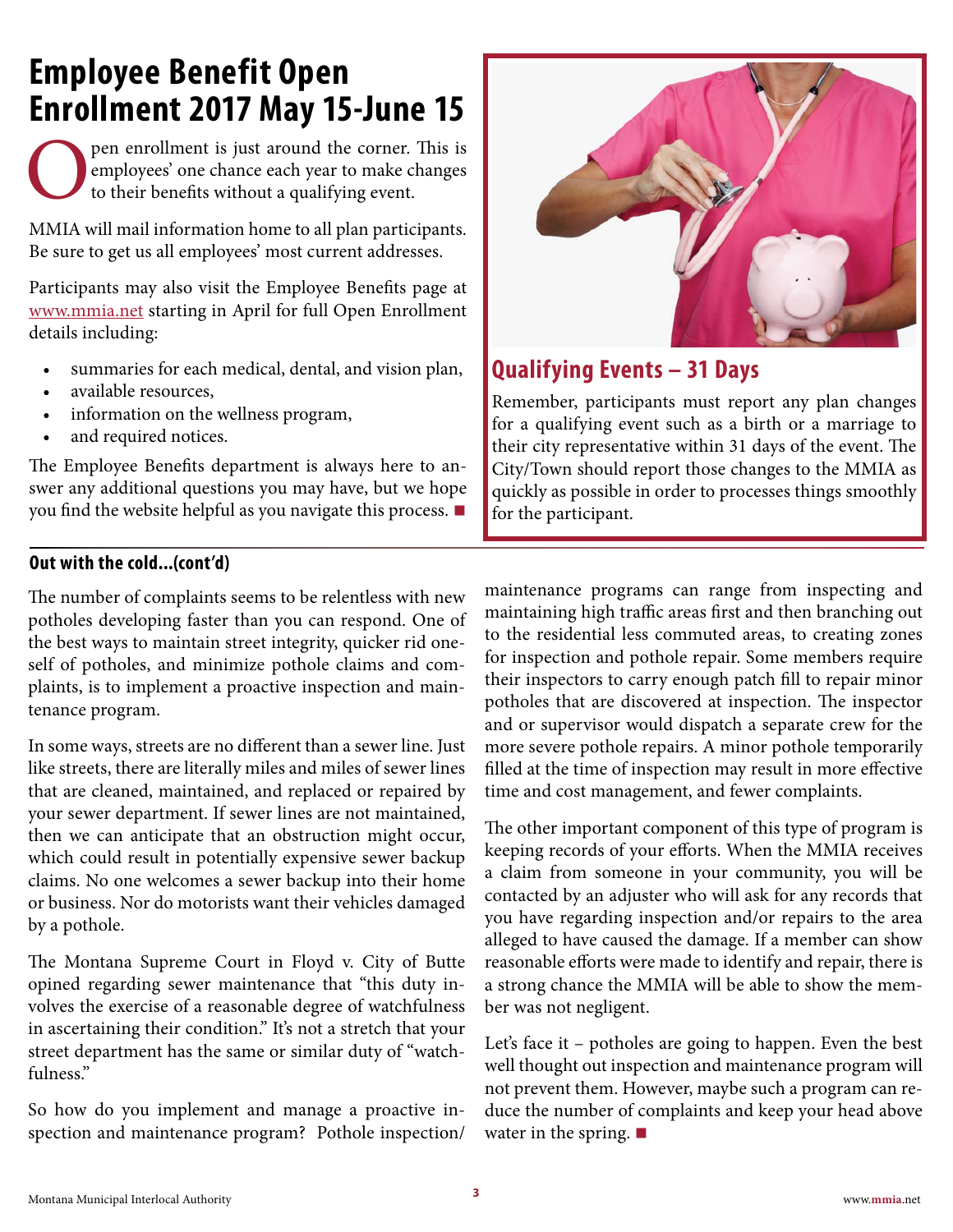### <span id="page-3-0"></span>**Test Your WC Incident Management & Return to Work Knowledge**

*By Britani Laughery, Internal Operations Manager*

#### **1. Employees must report injuries to their employer within:**

- a. 30 days
- b. 1 year
- c. 6 months
- d. 10 days

#### **2. Employees must submit a written claim for an injury within:**

- a. 1 week
- b. 30 days
- c. 12 months
- d. 6 months

#### **3. Best practice is to require employees**

- **to report injuries:**
	- a. Within 30 days
	- b. Never
	- c. Same day/same shift
	- d. Within 1 year

#### **4. Employers must submit a claim to the MMIA within:**

- a. 6 days
- b. 1 month
- c. 1 week
- d. 1 year

#### **5. Best practice for employers is to submit claims within:**

- a. 1 week
- b. 24 hours
- c. 1 month
- d. 1 year

#### **6. Claims can be submitted via:**

- a. Phone
- b. Fax
- c. Online
- d. All of the above

#### **7. Benefits of conducting incident investigation include:**

- a. Identifying areas for improvement
- b. Identifying training opportunities
- c. Identifying and eliminating hazards
- d. All of the above

#### **8. The purpose of incident investigation is to:**

- a. Determine fault
- b. Prevent re-occurrence
- c. Determine causes
- d. Both B and C

#### **9. Return to Work programs benefit:**

- a. Employees b. Employees and Employers
- c. Employers
- d. Insurance companies

#### **10. Employee benefits of a Return to Work program include:**

- a. Speedier recovery and improved outcomes
- b. Maintained self-esteem
- c. Reduced financial impact
- d. All of the above

#### **11. Employer benefits of a Return to Work program include:**

- a. Retains good employees
- b. Manages the impact of injuries on workers compensation insurance premiums
- c. Reduces fraudulent claims
- d. All of the above

#### **12. A Return to Work Program is a plan designed to facilitate the earliest possible return of an injured worker to the workplace to perform:**

- a. Meaningful, productive work within the realm of their capabilities as outlined by their medical provider
- b. Busy work
- c. Normal job duties
- d. None of the above

#### **13. Modified duty is:**

- a. The primary objective of a Return to Work program
- b. When the employee's job duties or work schedule are temporarily modified to accommodate for temporary physical restrictions
- c. A and B
- d. None of the above

#### **14. Transitional duty:**

- a. Is also called light duty
- b. Is an alternative duty (different than normal job) that requires minimal physical activity
- c. Will assist the injured employee to remain productive while healing
- d. All of the above

#### **15. A Return to Work Specialist**

- a. Can be a person or a team within an organization
- b. Is responsible for managing the Return to Work program
- c. Both A and B
- d. None of the above

#### **16. As part of a Return to Work program, employers should:**

- a. Only allow the employee to perform the job tasks approved by the medical provider
- b. Meet with the injured employee weekly to see how things are going
- c. Re-evaluate appropriateness of modified/transitional duties as employee's condition changes over time
- d. All of the above

#### **17. As part of a Return to Work program, employees should:**

- a. Only perform the job tasks approved by their medical provider
- b. Meet with the employer weekly to discuss how things are going
- c. Provide the employers copy of the medical status form to the employer after each medical visit to ensure appropriateness of modified/transitional duties
- d. All of the above

#### *Check out Page 7 for all of the answers*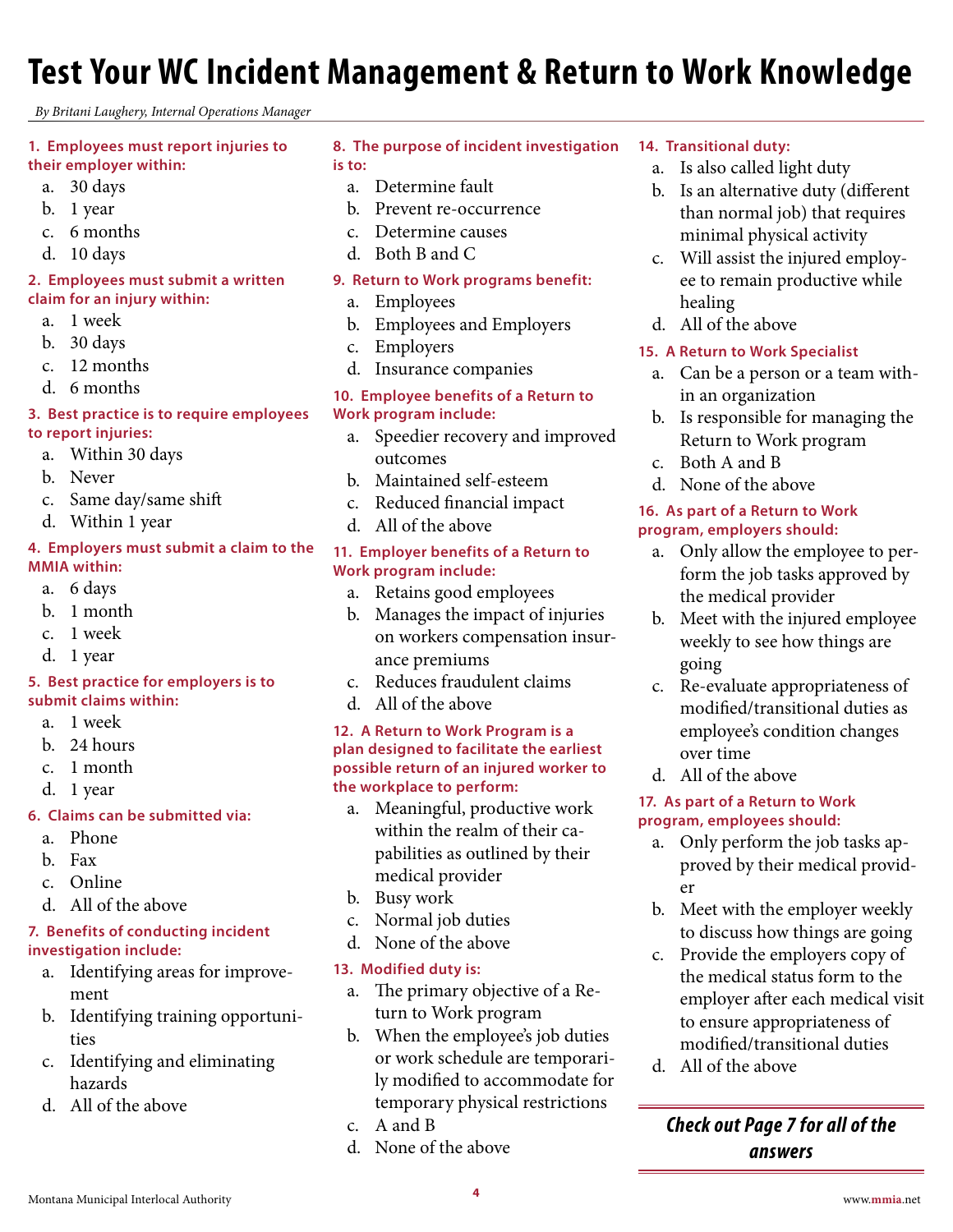### <span id="page-4-0"></span>**Attorneys: 2017 Jim Tillotson Service Program, May 10-12**

*By Janel Favero, Communication Specialist*

We would like to invite all municipal attorneys to<br>the upcoming Jim Tillotson Service Program at<br>the Red Lion (Billings) Hotel and Convention<br>Center, May 10-12. the upcoming Jim Tillotson Service Program at the Red Lion (Billings) Hotel and Convention Center, May 10-12.

At the time of press, we are still working on cementing the agenda, however topics include:

- CI116 Marsy's Law
- Legislative Updates Civil, Criminal
- MS4 League Legislation
- Land Uses and Problematic Issues
- Police Issues
- Restitution, and more!

### **Employee Spotlight: Amanda Burkhart**

Member Relations Strategist

**AMAL EXECUTE ISLEE 18 AMAL EXECUTE 18 AMAL EXECUTE 18 AMAL EXECUTE 18 AMAL EXECUTE 18 AMAL EXECUTE 18 AMAL EXECUTE 18 AMAL EXECUTE 19 AMAL EXECUTE 19 AMAL EXECUTE 19 AMAL EXECUTE 19 AMAL EXECUTE 19 AMAL EXECUTE 19 AMAL EX** fourth generation Montanan. She grew up in in Anaconda and graduated with a BA in Journalism from the University of Montana. Amanda began her career as a television news producer. She and her husband then spent a year and a half teaching English in Seoul, South Korea. Upon returning



to Montana, Amanda worked as Communications and Marketing Manager for the United Way of the Lewis and Clark Area. Next, she took a position as the Communications Manager for the Health Care & Benefits Division of the State of Montana where she learned the ins and outs of self-funded plans.

Amanda is excited to continue serving her home state in her new role as Member Relations Strategist with MMIA.

In her free time, Amanda loves to cook and bake, spend time outdoors, and hang out with her husband, toddler Evey, and springer spaniel.

Registration starts at 12:30pm on Wednesday, with sessions starting at 1:00 and we will have an Attorney Reception at 5:30 pm. We will start again Thursday morning at 7:30am for breakfast, with the session starting at 8:15 through 5:15 pm. On Friday, we get started with sessions at 8:15 am, and conclude around 12:30 pm. Register Online at [mmia.net.](http://mmia.net)

The Convention Center is at 1223 Mullowney Ln, Billings, MT 59101; please use "MT Municipal Clerks & Treasurers" or "MT MU0517" to reserve your room in the block. **■**

### **Employee Spotlight: Tammie Kelley**

Document Processing Specialist

When human beings<br>
experience trau-<br>
stressors, it is not uncommon experience trauma or severe life for their lives to unravel. Tammie's great passion is to stay knowledgeable or at least have day-to-day interactions with



people over two foot tall. These two things brought her to MMIA. Tammie has studied Psychology and Accounting starting at Johnson County Community College in Overland Park, Kansas, and completed two associates' degrees in each field at The University of Montana- Helena. Passionate about helping others, Tammie has a wide array of experience in the medical field, not only with personal contact, but also the behind the scenes working and functioning operations of business. In her "free" time, she is a single mom of three very active boys. When not helping with school activities, chauffeuring, assisting with homework, or attending sporting or school events she enjoys relaxing with her boys watching a movie, taking a day trip to a hot springs, driving through a national park, or enjoy discovering a new brewery with friends. From a small, hometown girl born and raised in Helena, MT, moving away to "discover" the world and finding her way right back HOME, she is very excited to be able to work for MMIA and keep her number one job as a mom.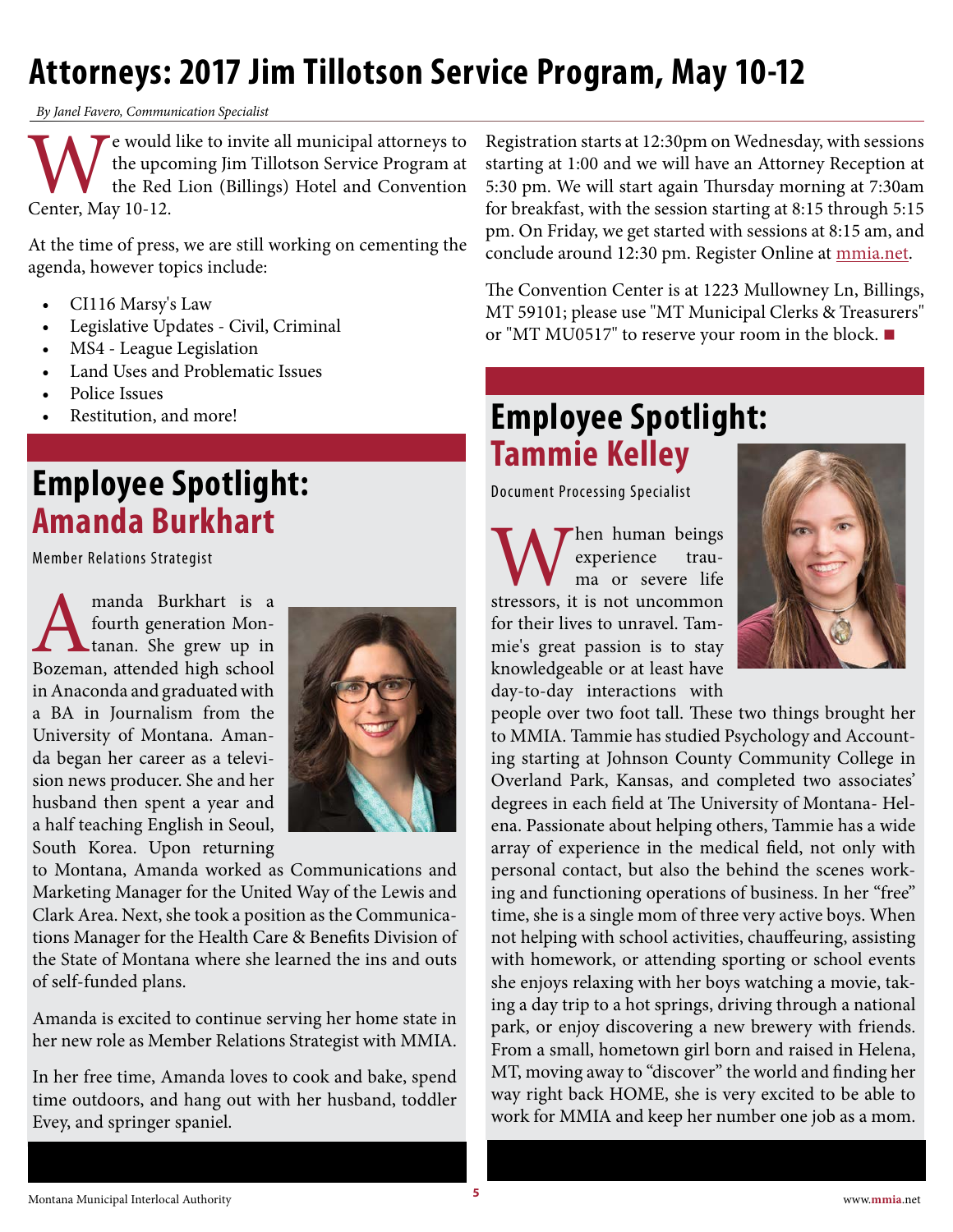### <span id="page-5-0"></span>**Public Officials Bonding**

#### *By Ann Komac – Claims Manager*

The experts who study criminal activity have estimated the most frequent crime in America today is employee theft. Wanting to believe the best in my fellow mankind, I would like to assume this statistical observation includes the occasional paper-clip or office supply that finds its way home. None the less, losses have risen over the years and are often in the five figures and up when moneys and securities are involved.

This is not a recent happening, which would explain why state law (section 2-9-803 MCA) requires: "All elected and appointed city or town officers or employees must be bonded for the faithful performance of all official duties required by law." This bonding requirement is typically met through surety bonds of the individual or position and come in different forms:

- **Individual Bond** Covers one named employee
- **Named Schedule Bond**  Covers several named employees for amounts which could vary depending upon the level of exposure
- **Position Schedule Bond** Covers multiple employees, but lists them by job title (Mayor, Clerk, Treasurer, council person, water clerk, etc.) rather than by name. As before, different amounts may apply to different positions.
- **Commercial Blanket Bonds** Covers all employees and its limits are expressed on a per loss basis (the limit of liability is the face amount of the policy regardless of the number of employees involved in the loss.)
- **Blanket Position Bond**  Also covers all employees, but its limits are expressed on a per employee basis.

Montana codes further allow a municipality to meet this bonding obligation by purchasing coverage provided "by a self-insurance pool insuring cities or towns as authorized under 2-9-211." for instance, the MMIA.

Like all of the MMIA coverage, our Crime and Fidelity endorsement is unique. It is only offered to our Property Program participants (who must also be enrolled in our Liability Program) and comes in a form that relates most closely to the Commercial Blanket Bond described above. Once enrolled, a member has Crime & Fidelity coverage for all employees with limits:



| Employee theft –<br>(per loss)                                                | \$5,000,000 | \$15,000 Deductible |
|-------------------------------------------------------------------------------|-------------|---------------------|
| Forgery or<br>Alteration                                                      | \$2,500,000 | \$5,000 Deductible  |
| Inside the Premises<br>(theft of moneys &<br>securities)                      | \$100,000   | \$5,000 Deductible  |
| <b>Inside the Premises</b><br>(Robbery or Safe<br>Burglary-other<br>property) | \$100,000   | \$5,000 Deductible  |
| Outside the<br>Premises                                                       | \$100,000   | \$5,000 Deductible  |
| Computer Fraud                                                                | \$5,000,000 | \$5,000 Deductible  |
| <b>Funds Transfer</b><br>Fraud                                                | \$5,000,000 | \$5,000 Deductible  |
| Money Orders and Counterfeit Paper Currency (not<br>covered)                  |             |                     |

As with all coverage forms, there are specifics applicable to each and every situation, but in general the one that receives attention is the rather high deductible for employee theft.

The high deductible is our attempt to keep the coverage affordable. Our hope is to provide the membership with coverage for those catastrophic losses. Fortunately, Montana's municipalities do not experience large numbers of commercial crime claims (pool average is one per year), but when they come, they are surprisingly large.

[Please call me at \(](mailto:akomac%40mmia.net?subject=)[800\) 635-3089](mailto:tel:%28800%29%20635-3089?subject=) or e-mail at akomac@mmia.net with questions. **■**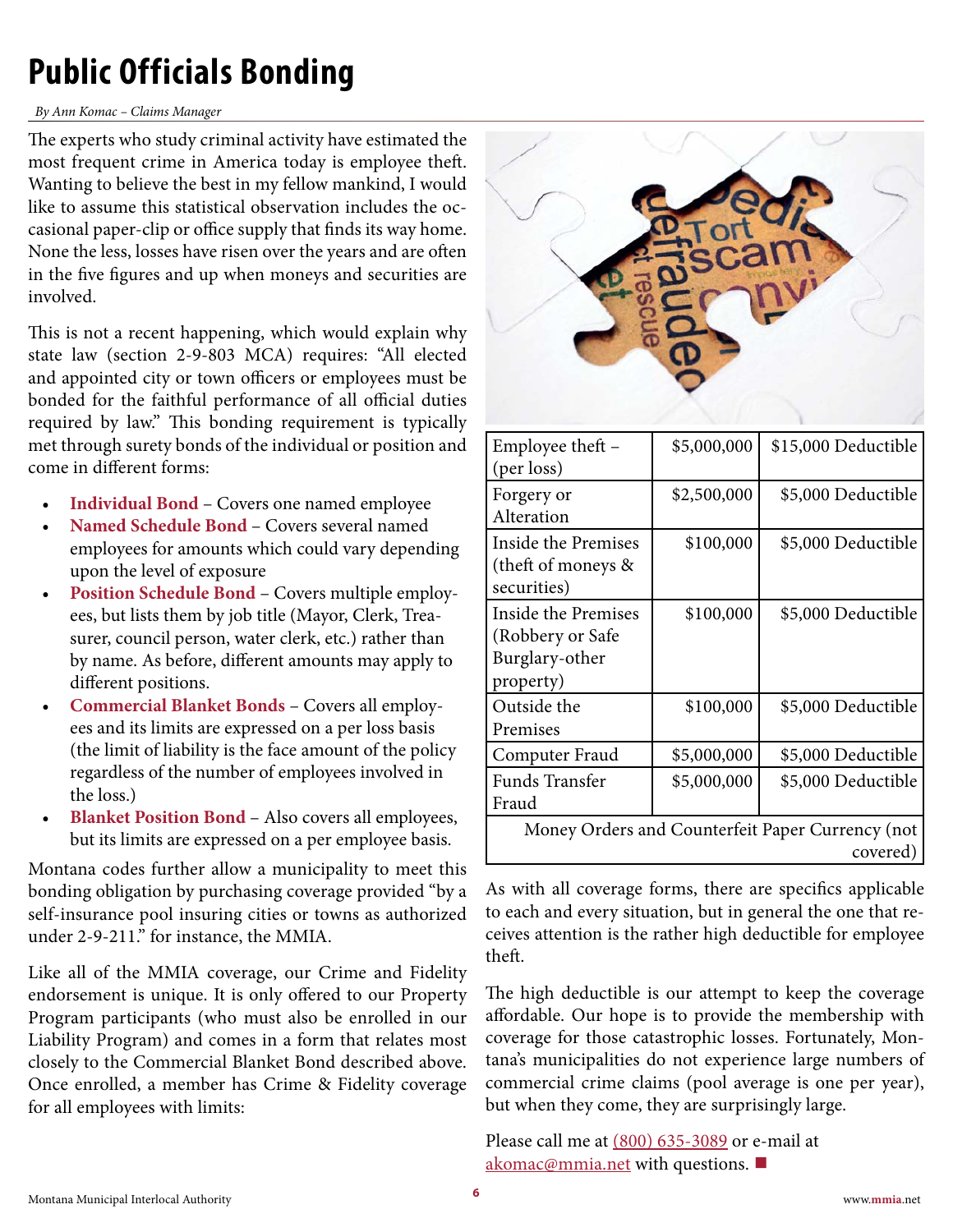### <span id="page-6-0"></span>**Employee Spotlight: Sandy Lang**

Executive Assistant

andy Lang comes to MMIA<br>
after a long career in State<br>
government. She grew up<br>
on her familiy's ranch SW of andy Lang comes to MMIA after a long career in State government. She grew up Cascade, Montana. Sandy began her career with State government shortly after graduation in 1984. Sandy held a variety of positions with Department of Revenue, including Executive Assistant to the Director, with the most recent position as the



department's Statewide Facilities Officer. Sandy is excited to have been given the opportunity in her new role as Executive Assistant to assist Alan Hulse, MMIA and Tim Burton, MLCT.

In her free time, Sandy loves to travel, hike, boat and spend time with her husband Steve, two daughters; Jessica, 26 and Cassie, 23, and numerous family members and friends. The more around the merrier!

#### *Welcome to MMIA Amanda, Sandy, and Tammie, we are excited to have you!*

#### **Test Your WC Incident Management & Return to Work**

#### **Knowledge Answer Key**

- 1. a) 30 days
- 2. c) 12 months
- 3. c) Same day/same shift
- 4. a) 6 days
- 5. b) 24 hours
- 6. d) All of the above
- 7. d) All of the above
- 8. d) Both B and C
- 9. b) Employees and Employers
- 10. d) All of the above
- 11. d) All of the above
- 12. a) Meaningful, productive work within the realm of their capabilities as outlined by their medical provider
- 13. c) A and B
- 14. d) All of the above
- 15. c) Both A and B
- 16. d) All of the above
- 17. d) All of the above

### **Wanted: Website QA Testers**

We are in the process of updating the MMIA website, and in June, we will be undergoing the quality assurance process. We are looking for volunteers who are able to give a few hours of their time to review the new site, and provide valuable feedback.

If you are interested in volunteering for this worthwhile project, please contact MMIA Communication Specialist Janel Favero by email at *jfavero@mmia.net*, or by phone at [406-495-7016.](mailto:tel:406-495-7016?subject=)

### We Are you. UNICIPAL INTERLOCAL AUTHORITY

### **Calling All Bob Worthington Risk Management Achievement Award Nominees**

O you know of a person, group, or department within<br>your city/town that demonstrates an exceptional ef-<br>fort to manage risk or prevent losses in liability, work-<br>er's compensation, property, or employee benefits? your city/town that demonstrates an exceptional effort to manage risk or prevent losses in liability, worker's compensation, property, or employee benefits?

If so, then be the first to share their efforts with the MMIA membership by nominating them for the Bob Worthington Risk Management Achievement Award! You can nominate a candidate by simply going to the [MMIA Website>Risk Man](http://mmia.net/RiskManagement/BWRMAA/tabid/263/Default.aspx)[agement>BWRMAA](http://mmia.net/RiskManagement/BWRMAA/tabid/263/Default.aspx) and completing the form.

Sharing their efforts is not only a great opportunity to recognize their exceptional work, but also encourages members to learn from each other in regards to effective risk management efforts.

Each year the MMIA staff reviews the nominations and announces the winner during the annual MLCT conference. Don't delay, nominate today! **■**

#### **MMIA Newsletter Staff**

**Editors:** Janel Favero, Britani Laughery

- **Contributing Writers:** Amanda Burkhart, Janel Favero, Alan Hulse, Ann Komac, and Britani Laughery
- **Design and Layout:** Janel Favero